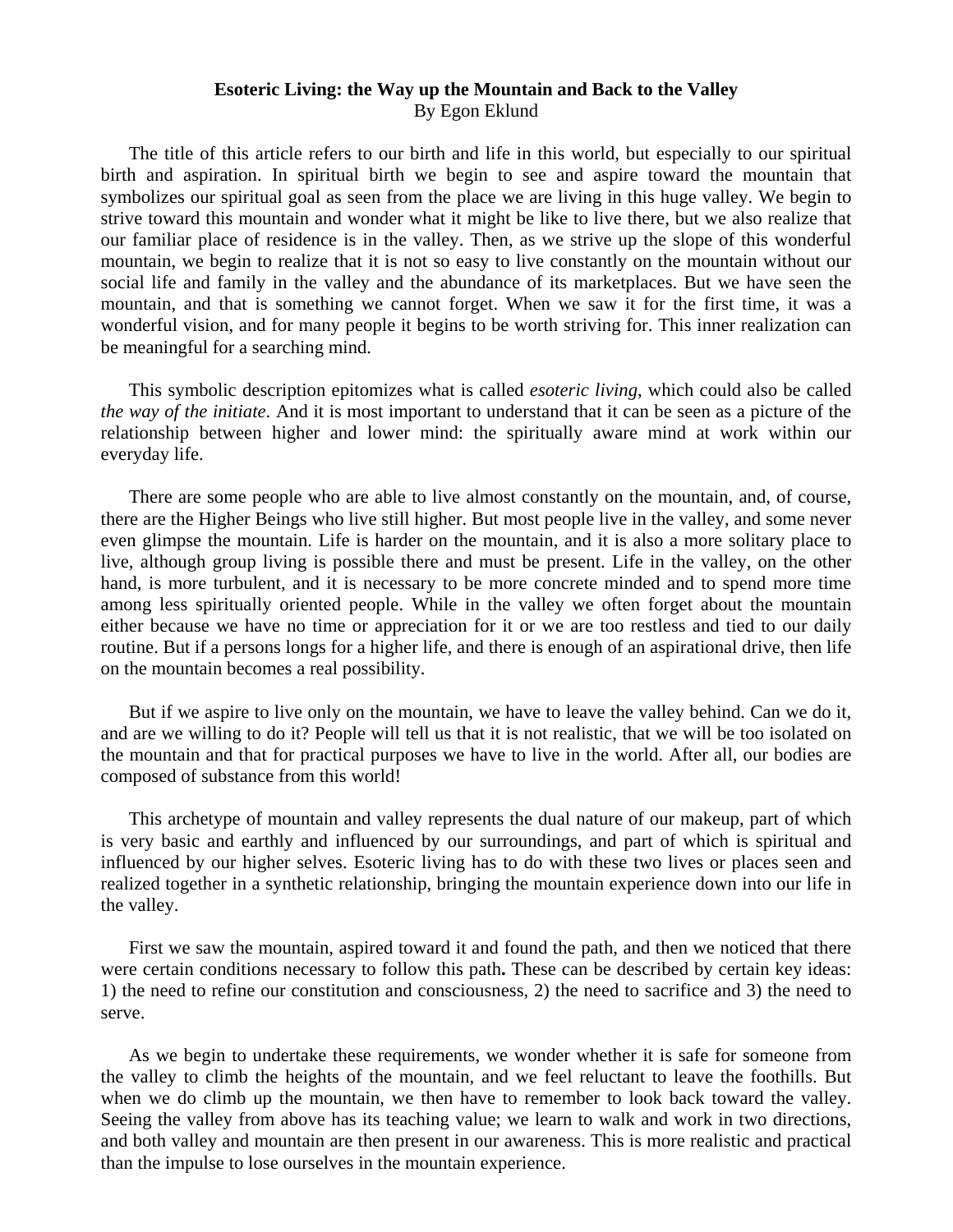Regarding the need to refine ourselves, we can find an analogy in those medieval alchemists who worked on changing base metals into gold. Human beings can also work on changing the lower elements in their constitution into higher ones. This "change from above" is possible on every level, on emotional and mental levels as well as on the physical. Before this "change from above" becomes possible, which must be a gradual process, a certain readiness for change has to be present. It is our lower bodies and our personality that keep us in the valley, and thus resistance is very much present. We have to remember that this resistance not only hinders progress, but it can also be a sign of personality pride (Leo). That is why the decentralization of the personality has been such an important topic in all esoteric schools. It has been taught not only in order to become a cooperative co-worker in the group, but also so that a better connection can eventuate between "the mountain and the valley" in our consciousness, which will lead to change.

 Looking at the astrological factors involved in this refinement process, we can see that some people are more ready for change than others. Some are more courageous (Aries). Attention to detail and orderliness is needed (Virgo). If our mind and emotions lack balance, and the sense of proportion and direction is not developed (Libra), how do we handle our changes? If we are not prepared for testing and crises (Scorpio), how do we surmount our difficulties? These esoteric factors can be seen processed in the astrological signs of Leo, Virgo, Libra and terminating in Scorpio, the fixed sign of transformation, with its testing and crises. Scorpio opposes easy changes, especially if they are superficial. It is very evident that if our lower bodies are not prepared and refined while living in the valley, it will not be possible to live securely and meaningfully on the mountain. Scorpio also opposes unhealthy cleavages: there cannot be a mountain "I" and a valley "I" separated from each other.

 **The first requirement** in the constructing the bridge between mountain and valley, or Soul and personality, is *intention***.** Of course, we must have motive and impetus, but we must, as well, be ready for the changes in our selfhood and in our relations to other human beings.

 **The second requirement**, the need for sacrifice on the mountain path, is not so self-evident. We are so accustomed to taking and receiving that we miss the very simplicity of the meaning of sacrifice. In everyday life the giving of something is usually seen as a loss, especially if it is a material object we are giving. But when we try to define the concept of love, we are reminded of the qualities of giving freely, living in peaceful co-existence, being mutually helpful, etc. It seems that giving freely is the opposite of gaining and possessing. In material existence we experience the curious phenomenon that if we try to stop the flow of energy by trying to keep something for ourselves, we tend to lose it, as well as the beneficial flow of energy. And opportunity is lost, because we do not appreciate the timeless nature of phenomena. This is especially true in the spiritual realm when we try to achieve some higher quality, capacity or level of awareness.

 When reading the Tibetan's books we become aware of higher knowledge, but at the same time we see that this awareness is not a constant state, and its inspirational power is often lost. The Tibetan teaches us how to make this knowledge our own. He explains that before we are entitled to further knowledge we must give life to the understood lesson by applying and practicing it in our own life, by filtering it through our own experience in some practical way.

 The need for sacrifice can be understood in this light. We have to share our possessions and ourselves in order to make them really our own. Plus, we need to be aware that pleasant thoughts or words are not necessarily evidence of a generous nature if they are not backed by love and care.